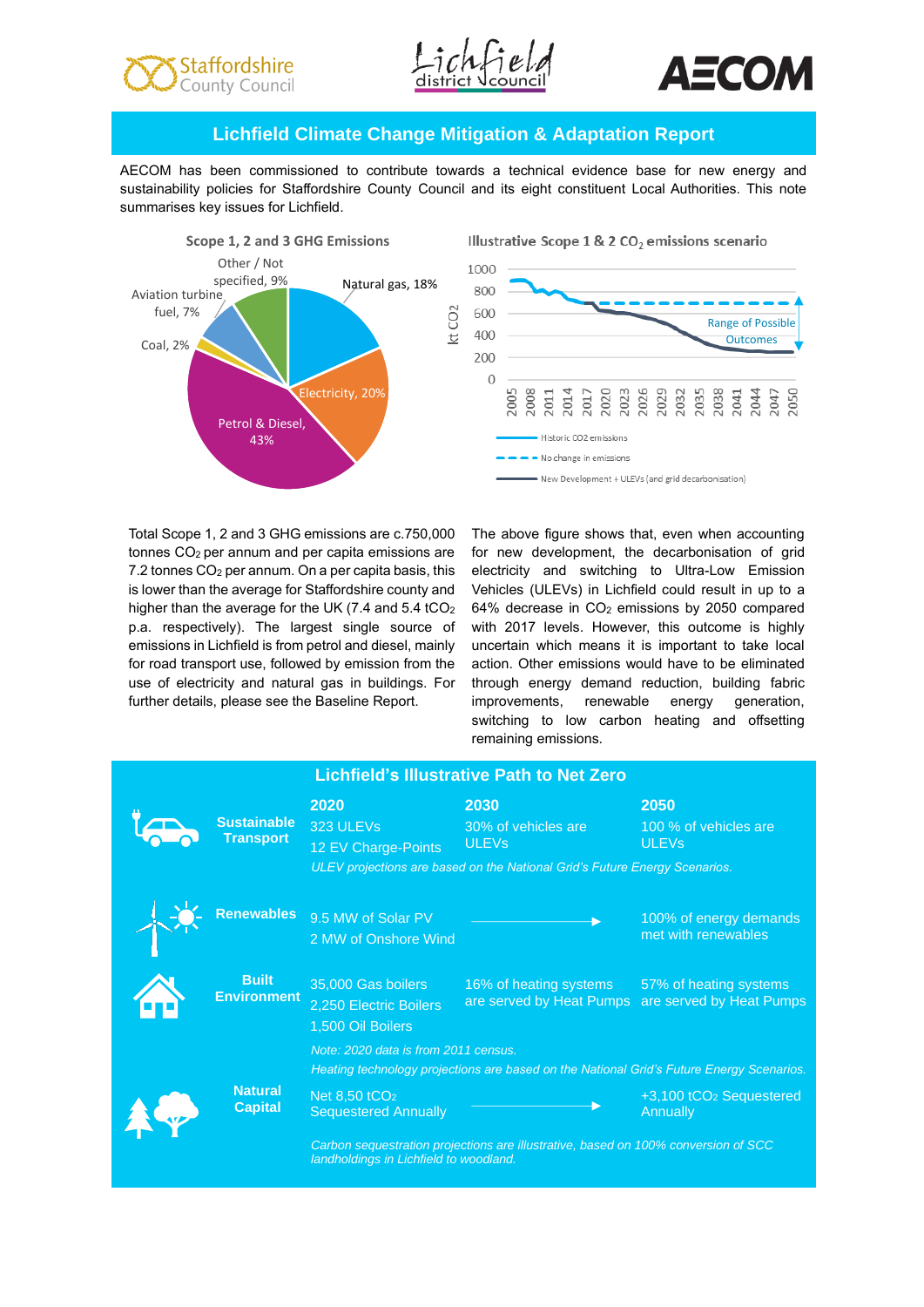



# **Policy Options**

#### **Reducing CO<sup>2</sup> Emissions in the Built Environment**

- Require all proposals to meet or exceed Building Regulations through energy efficiency alone
- New proposals should be 'futureproofed' to facilitate uptake of low-carbon heating, onsite energy generation and energy storage**.**
- Aim to achieve Net Zero regulated & unregulated emissions.
- Consider requiring developers to conduct Lifecycle Carbon Assessments (LCA) and monitor & report on operational energy use and CO<sub>2</sub> emissions.
- Set high standards for water efficiency and conservation including rainwater collection.

## **Climate Risks & Adaptation**

- Direct / restrict future development to areas with lower flood risk.
- Require planning applications to consider long term flood risk projections in assessing flood risk and SuDS design.
- Ensure all future development considers the urban heat island effect in its design.
- Require planning applications for future developments to consider thermal comfort, e.g. through a dedicated overheating assessment (in line with CIBSE TM52 or equivalent) that considers high-emission climate projections.

#### **Holistic Interventions in Development**

- Incorporate circular economy principles such as designing out waste, adaptability, reusability etc.
- Consider requiring applicants to undertake a BREEAM or HQM assessment (or similar) with a minimum target for relevant credits achieved.
- Integrate and co-locate green and blue infrastructure with pedestrian and cycle routes and sustainable drainage systems (SuDs).
- Integrate LZC technologies into the built environment.
- Specify locally sourced materials with a low environmental impact.

### **Low & Zero Carbon (LZC) Technologies**

- Require developments to demonstrate how layout, orientation and massing has been designed to maximise opportunities for on-site renewables.
- Set a target for the proportion of energy demands to be met from on-site renewables.
- Increase support for LZC energy developments that meet local criteria for acceptability and seek to broaden those criteria.
- Encourage the development of heat networks where appropriate.

#### **Carbon Sequestration & Natural Capital**

- Mitigate against the loss of green spaces and habitats, and seek to improve woodland, heathland and other habitats.
- Identify ways to ensure that biodiversity, carbon sequestration and amenity are all considered as part of land management strategies.
- Ensure ecological experts are involved in the writing of planning conditions (where relevant).
- Increase sequestration on Council-owned land (e.g. areas of greenspace including parks and gardens; linear parcels and green infrastructure such as verges and green spaces alongside roads; and the 'greening' of grey infrastructure in urban settings).

## **Sustainable Transport**

- Enhance the provision of EV charge points.
- Collaborate with key market participants (e.g. WPD and the Government's Office for Low Emission Vehicles) to facilitate the transition to EVs .
- Keep informed of significant changes in hydrogen vehicle markets as they continue to develop.
- Co-locate PV canopies with existing or future parking provision.
- Ensure that the design and layout of developments will reduce reliance on private vehicles while promoting walking, cycling and public transport.

# **Additional Considerations for Lichfield**

In order to meet the UK-wide 2050 target for reaching Net Zero emissions, Lichfield will need to (a) reduce energy demands from transport and buildings, (b) seek to increase the provision of local renewable energy as much as possible and (c) take actions to increase carbon removals from the atmosphere. Lichfield includes a significant area of Green Belt land along with a variety of other sensitive landscapes. Although these areas could potentially accommodate sensitively-designed renewable energy installations, they also offer significant opportunities to deliver environmental benefits through 'natural' climate solutions such as tree planting.

Our study has also identified that, based on the types of policy and environmental constraints set out in our Final Report, Lichfield includes a considerable amount of 'less constrained' land area, where there may be opportunities